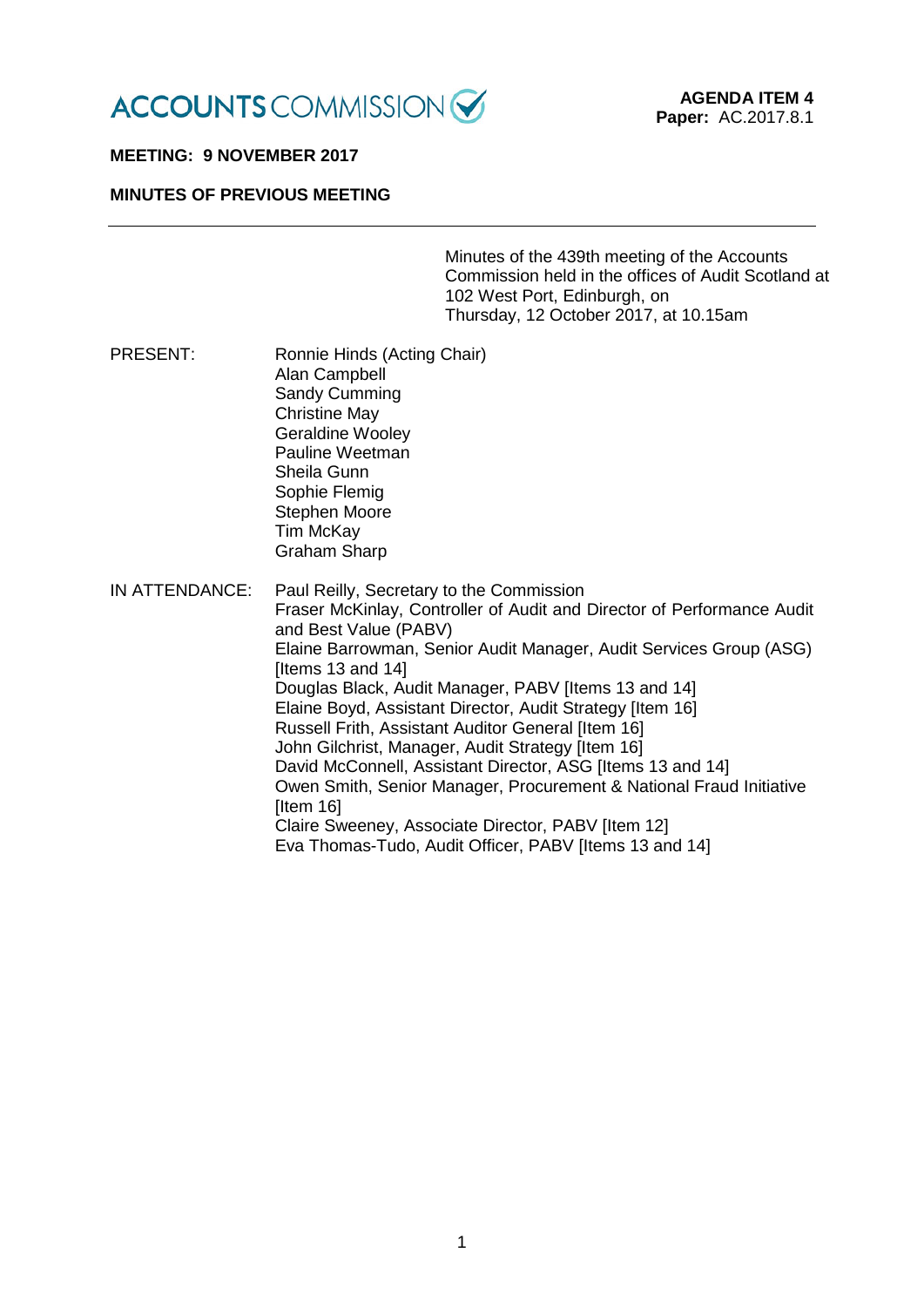# Item No Subject

- 1. Apologies for absence<br>2. Declarations of interest
- 2. Declarations of interest<br>3. Decisions on taking bus
- Decisions on taking business in private
- 4. Minutes of meeting of 10 August 2017
- 5. Minutes of meeting Financial Audit and Assurance Committee of 24 August 2017
- 6. Minutes of meeting Financial Audit and Assurance Committee of 28 September 2017
- 7. Minutes of Performance Audit Committee of 24 August 2017<br>8. Minutes of Performance Audit Committee of 28 September 2
- 8. Minutes of Performance Audit Committee of 28 September 2017<br>9. Audit Scotland Board Update
- 9. Audit Scotland Board Update<br>10. Update report by the Secretar
- 10. Update report by the Secretary to the Accounts Commission
- 11. Update report by the Controller of Audit
- 12. Strategic Scrutiny Group Update
- 13. Audit of Best Value: East Renfrewshire Council<br>14. Audit of Best Value: East Renfrewshire Council
- 14. Audit of Best Value: East Renfrewshire Council<br>15. Scottish government consultation: draft response
- 15. Scottish government consultation: draft response: Education
- Review of audit quality
- 17. Mid-Year Strategy Seminar: Outputs<br>18. Commission business matters
- Commission business matters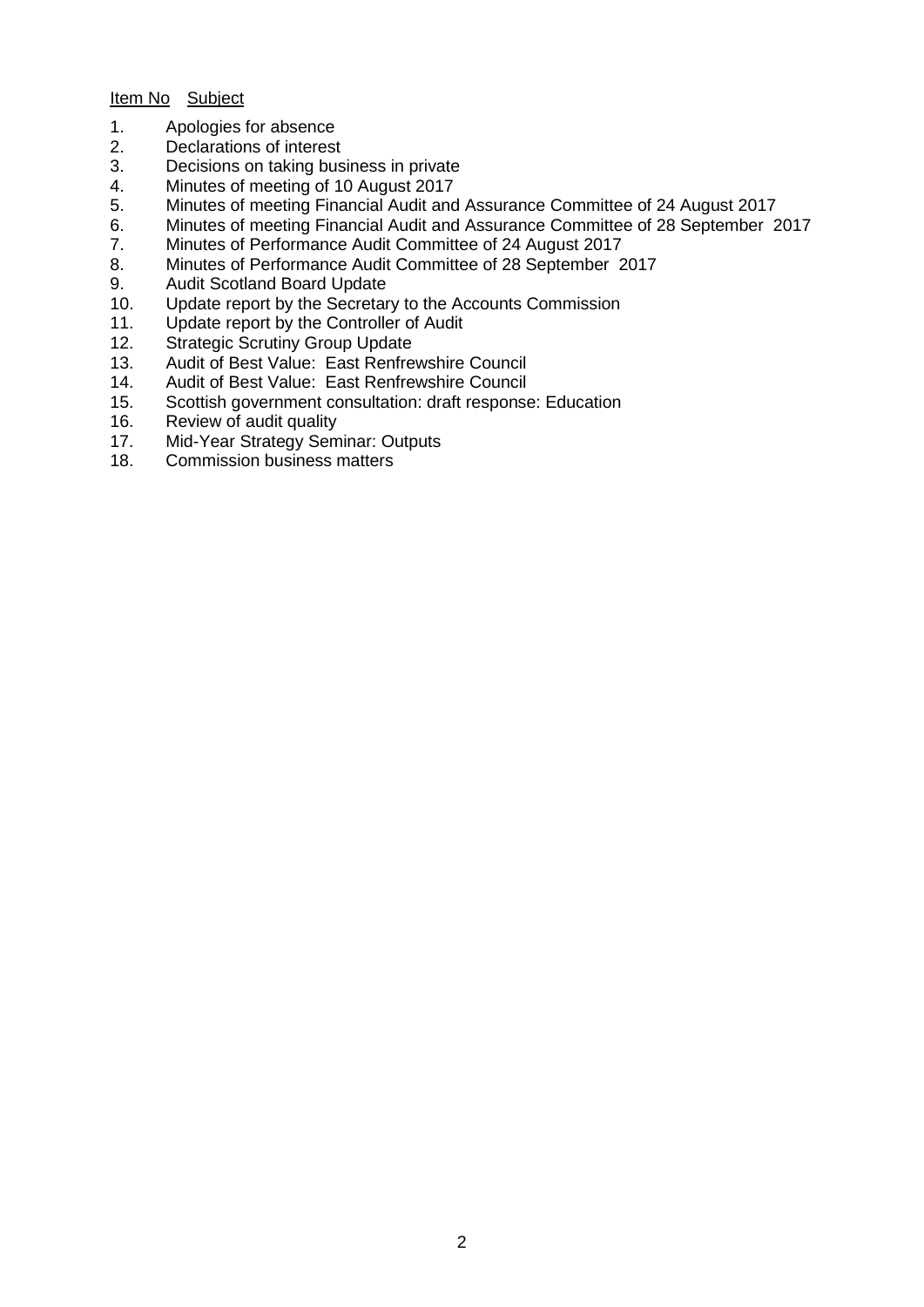## 1. Apologies for absence

It was noted that no apologies for absence had been received.

#### 2. Declarations of interest

The following declarations of interest were made:

- Sheila Gunn, in item 10, as a non-executive Director of the Wheatley Group, in relation to references to housing matters.
- Stephen Moore, in items 13 and 14, as a resident of East Renfrewshire and having a family member involved in the provision of council services.

Advice from Fraser McKinlay, Controller of Audit, was noted that he was declaring an interest in items 13 and 14, as a family member is a former chief officer of East Renfrewshire Council.

### 3. Decisions on taking business in private

It was agreed that the following items be taken in private:

- Item 14 requires the Commission to consider actions in relation to a report by the Controller of Audit. The Commission is then obliged by statute to inform the council in question of its decision, which the Commission does before making the decision public.
- Item 15 proposes a draft response to a consultation, which may include confidential policy matters that the Commission would wish to discuss in private before publishing its response.
- Item 16 proposes a report from the Assistant Auditor General on the quality of audit, in relation to which the Commission may wish to discuss confidential audit matters with the author.
- Item 17 presents outputs from the Commission's private Mid-Year Strategy Seminar which may include confidential policy matters that the Commission would wish to discuss in private before proceeding.
- Item 18 may be required if there are any confidential matters that require to be discussed outwith the public domain.

No business was notified for item 18 and thus the Chair advised that the item would not require discussion.

## 4. Minutes of meeting of 10 August 2017

The Commission approved as a correct record the minutes of the meeting of 10 August.

Arising therefrom, the Commission noted advice from the Secretary that:

- In relation to item 7, the Commission had submitted a response to the call for evidence by the Scottish Parliament's Equalities and Human Rights Committee in its Stage 1 scrutiny of the Gender Representation on Public Board (Scotland) Bill, a copy of which had been placed on the members' extranet portal.
- In relation to paragraph 11, the Commission had published the Best Value Assurance Report on Renfrewshire Council on 31 August.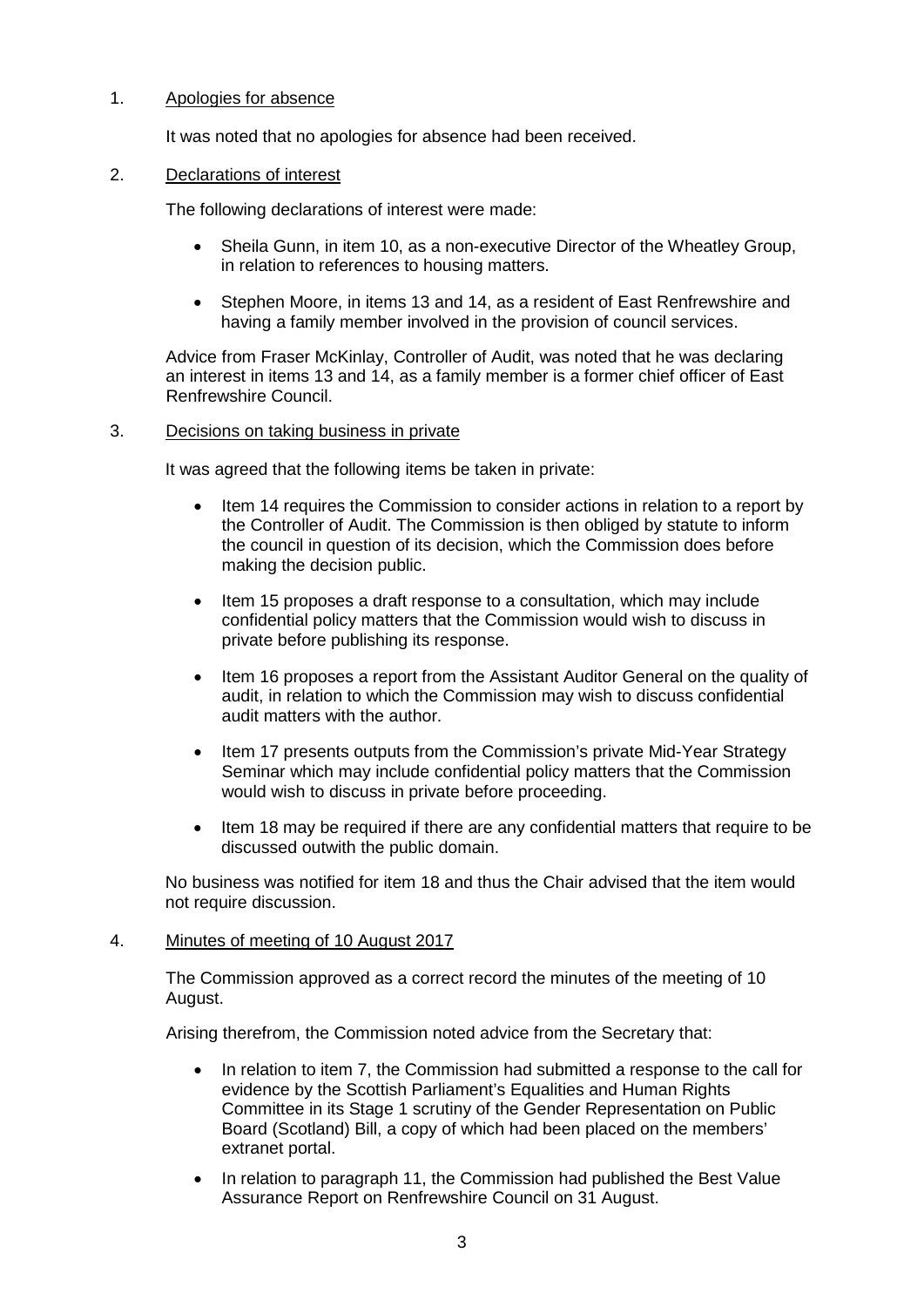• In relation to paragraph 13, the Commission had published the performance audit report on equal pay in Scottish councils on 7 September.

## 5. Minutes of meeting Financial Audit and Assurance Committee of 24 August 2017

The Commission noted that, at its meeting of 28 September 2017, the Financial Audit and Assurance Committee had approved as a correct record the minutes of its meeting of 24 August 2017.

### 6. Minutes of meeting Financial Audit and Assurance Committee of 28 September 2017

The Commission approved as a correct record the minutes of the meeting of the Financial Audit and Assurance Committee of 28 September 2017.

### 7. Minutes of Performance Audit Committee of 24 August 2017

The Commission noted that, at its meeting of 28 September 2017, the Performance Audit Committee had approved as a correct record the minutes of its meeting of 24 August 2017.

Arising therefrom, in relation to item 5, in response to a query from Ronnie Hinds, the Commission noted advice from the Director of PABV that the proposed round table on educational attainment would take place in early 2018.

## 8. Minutes of Performance Audit Committee of 28 September 2017

The Commission approved as a correct record the minutes of the meeting of the Performance Audit Committee of 28 September 2017.

## 9. Audit Scotland Board Update

The Commission considered a report by the Secretary providing an update on the business of the Audit Scotland Board.

The Commission noted the report.

#### 10. Update report by the Secretary to the Accounts Commission

The Commission considered a report by the Secretary to the Commission providing an update on significant recent activity relating to local government and issues of relevance or interest across the wider public sector.

During discussion, the Commission:

- Noted advice from the Secretary that the Acting Chair would be meeting Bob Doris MSP, Convener of the Scottish Parliament's Local Government and Communities Committee, on 24 October.
- Noted advice from the Secretary that Audit Scotland's Communications Team had been named by the Chartered Institute of Public Relations (CIPR) as Public Sector Communications Team of the Year, and had also been nominated for the CIPR Public Sector Publication of the Year for the Audit Scotland annual report 2017.
- In relation to paragraph 40, in response to a query from Sandy Cumming, agreed that further information be provided on the role of local authorities in relation to the proposed South of Scotland Enterprise Agency.

*Action: Director of PABV*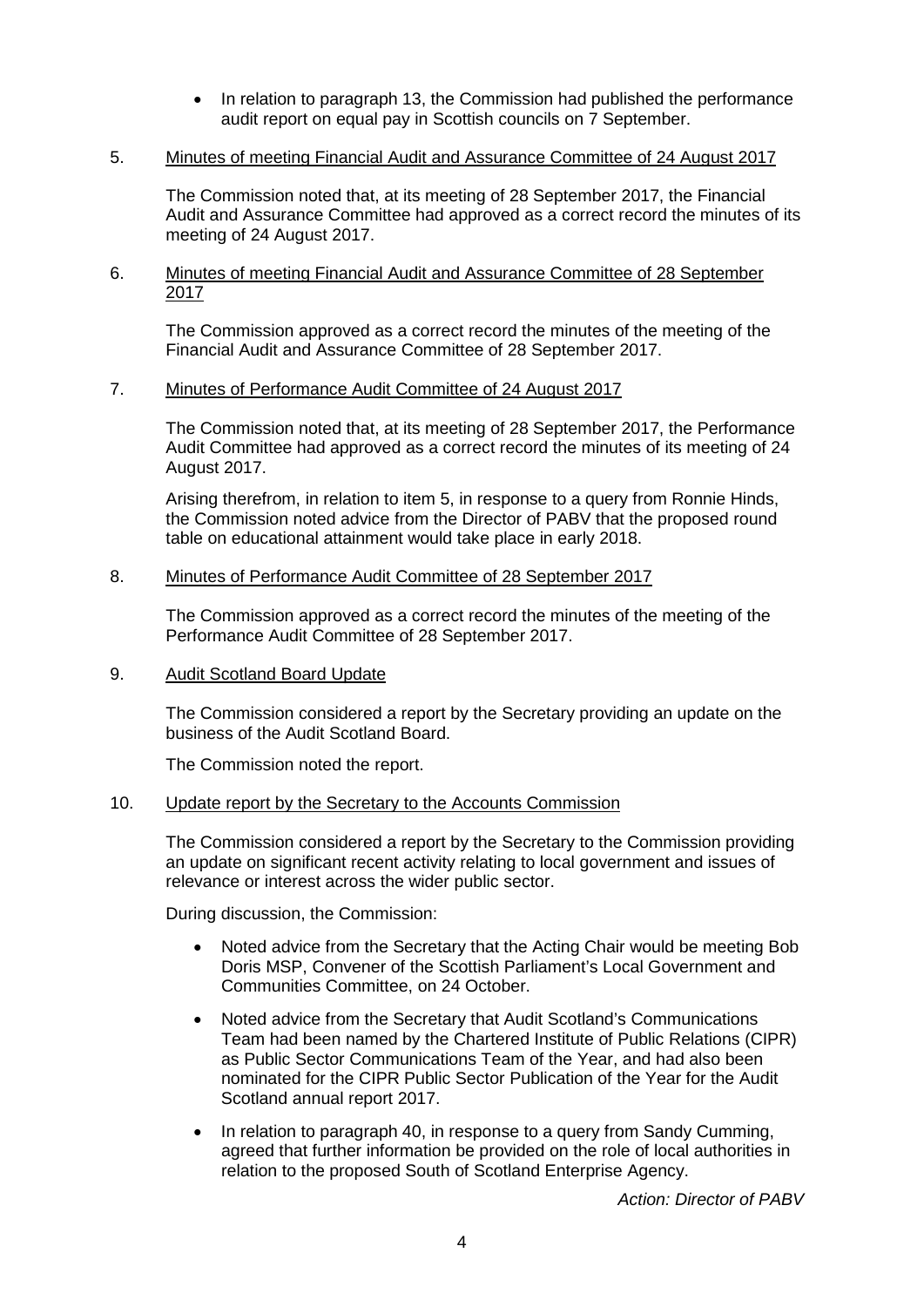• In relation to paragraph 48, in response to a query from Ronnie Hinds, agreed that the 2016 Scottish Household Survey results be considered by the Local Government Overview team.

*Action: Director of PABV*

• In relation to paragraph 95, in response to a query from Christine May, agreed that more information be provided on the progress of the Improvement Service's Spatial Hub initiative.

*Action: Director of PABV*

• In relation to paragraph 98, in response to a query from Sophie Flemig, noted advice from the Director of PABV that the audit team for the performance audit on early learning and childcare would be in contact with the new officer resource established by the Improvement Service in this regard.

Following discussion, the Commission agreed to note the report.

11. Update report by the Controller of Audit

The Controller of Audit provided a verbal update on his recent activity including meetings and discussions with stakeholders.

Following discussion, the Commission noted the update.

# 12. Strategic Scrutiny Group Update

The Commission considered a report by Director of PABV providing an update on the progress of the Strategic Scrutiny Group (SSG), particularly in relation to its review of the Shared Risk Assessment process, its consideration of a collective scrutiny approach to community empowerment, and its forward work programme.

During discussion, the Commission agreed:

• That more information be provided on the Scottish Government's work with Participatory Budgeting Partners on participatory and community budgeting across Scotland.

## *Action: Director of PABV*

- To note advice from the Director of PABV, in response to a query from Tim McKay in relation to paragraph 25 of the report, on the effect of scrutiny demands arising from new devolved financial powers on Audit Scotland's budget proposal to the Scottish Commission for Public Audit in coming months.
- To note advice from the Director of PABV, in response to a query from Alan Campbell in relation to paragraph 21 of the report, that the SSG continue to look at how to improve the quality of local scrutiny plans.
- That a committee day lunchtime speaker session be dedicated to community empowerment.

*Action: Secretary*

• To note that further updates on progress with these SSG developments will be brought to future Commission meetings.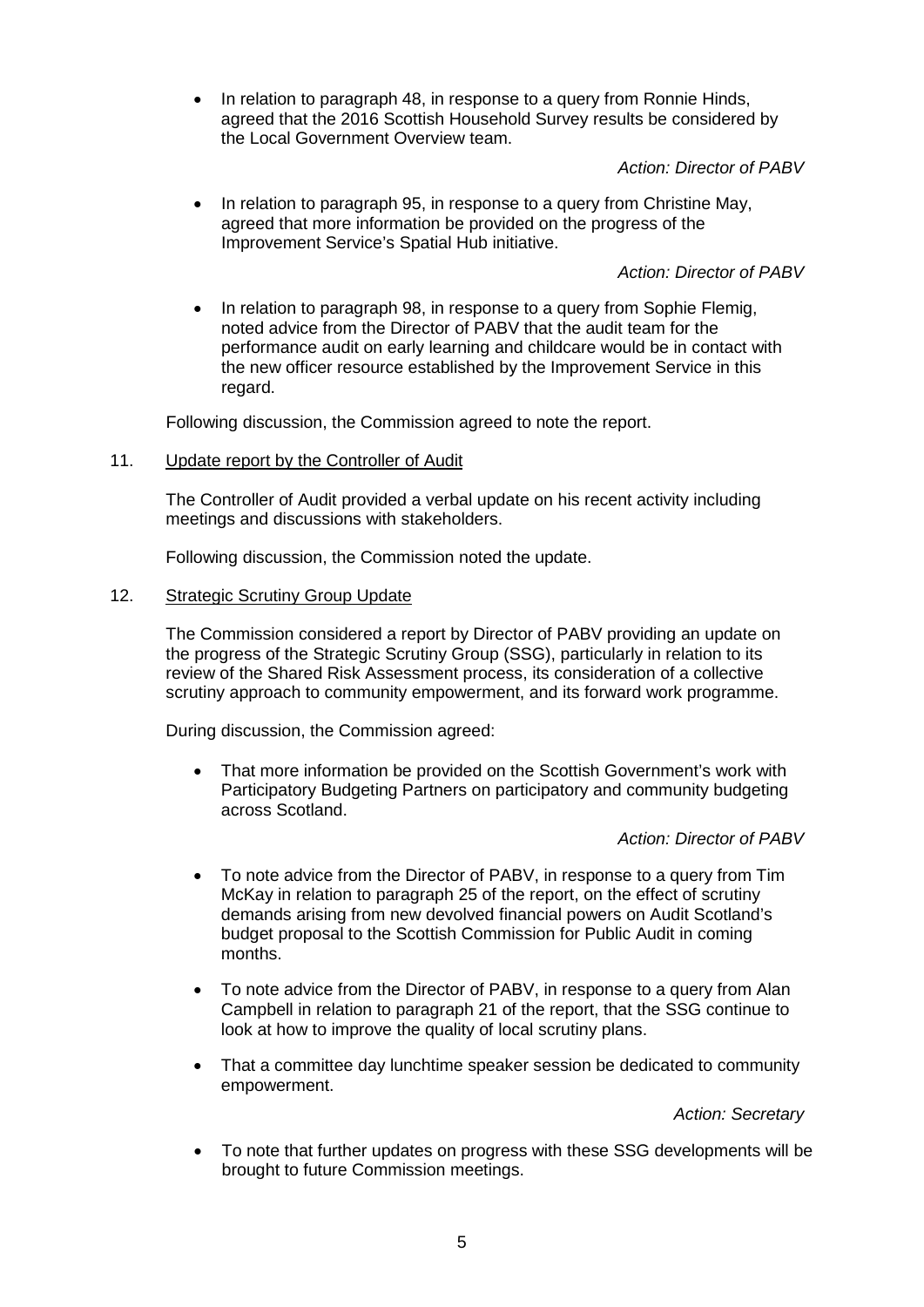## 13. Audit of Best Value: East Renfrewshire Council

The Commission considered a report by the Secretary to the Commission presenting the Controller of Audit's report of the Best Value Assurance Report of East Renfrewshire Council and seeking direction on how to proceed.

Following questions to the Controller of Audit, the Commission agreed to consider in private how to proceed.

### 14. Audit of Best Value: East Renfrewshire Council [*in private*]

The Commission discussed how to proceed in relation to the statutory report by the Controller of Audit on the audit of Best Value Assurance in East Renfrewshire Council.

Following discussion, the Commission agreed to make findings, to be published on 7 November 2017.

*Actions: Secretary and Controller or Audit*

## 15. Scottish government consultation: draft response: – Fair funding to achieve excellence and equity in education [*in private*]

The Commission considered a report by the Director of PABV proposing a response to the Scottish Government's consultation 'Fair Funding to achieve excellence and equity in education'.

Following discussion, the Commission agreed to approve the terms of its response, to be made jointly with the Auditor General and Audit Scotland.

*Actions: Director of PABV*

## 16. Review of audit quality [*in private*]

The Commission considered a report by the Assistant Auditor General providing a progress update and areas for discussion and comment on the review of audit quality arrangements across all audit work.

During discussion, the Commission agreed to:

- Endorse the draft Audit Quality Framework, subject to changes agreed in the discussion, to be addressed by the Assistant Auditor General in consultation with the Secretary to the Commission.
- Note the changes to the management arrangements for quality, procurement and technical support.
- Note progress on procurement of external assurance.
- Endorse the initial key performance indicators to be provided through the biannual reports on quality to the Commission.
- Note in this regard that further development of the key performance indicators would take place, with the Commission being apprised of progress as appropriate.
- Note that further discussion between the Secretary and Assistant Auditor General would take place with regard to the role of ethics partner, including ethical advice in relation to, for example, non audit services, to be reported further to the Commission.

*Actions: Assistant Auditor General and Secretary*